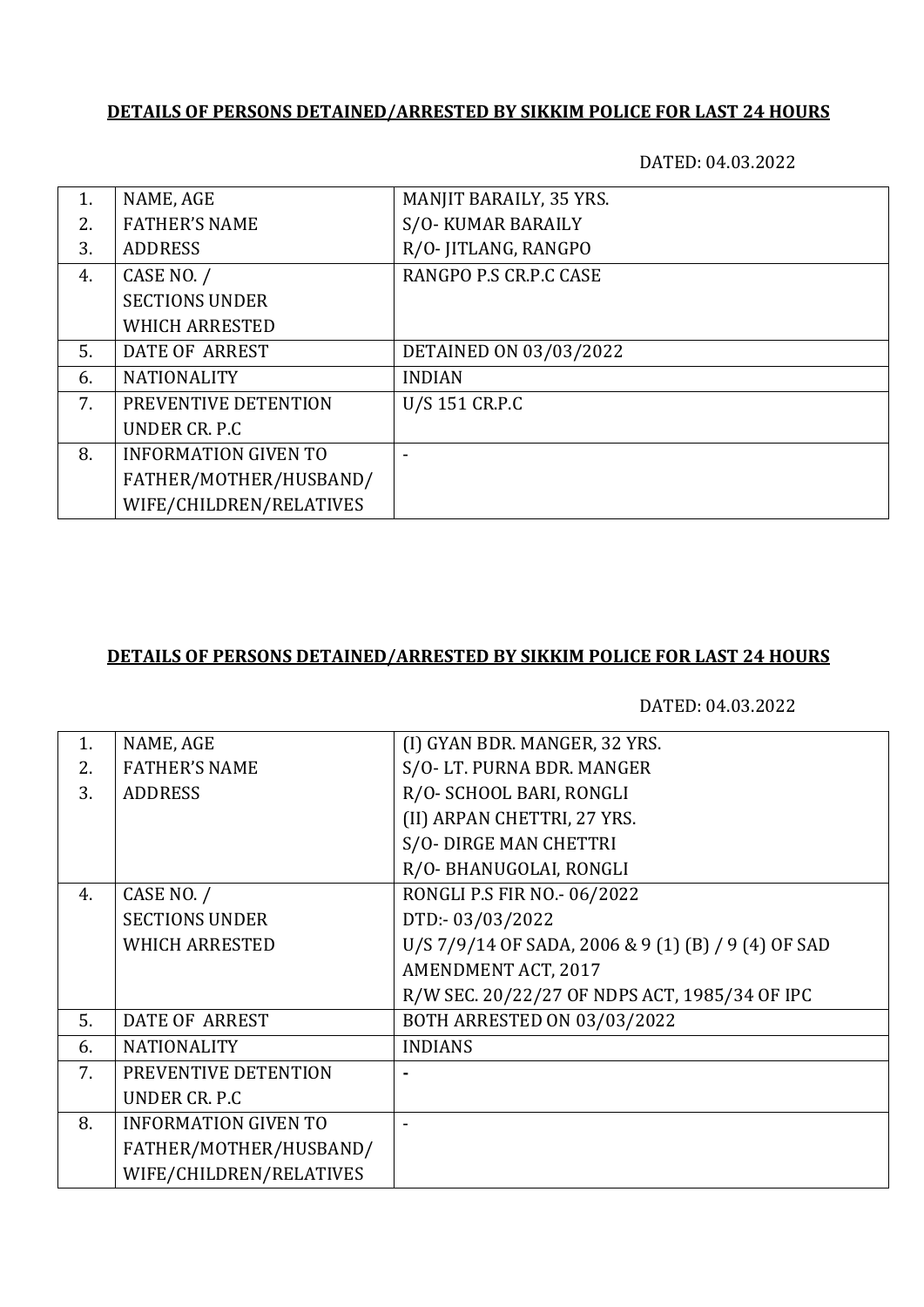# **DETAILS OF PERSONS DETAINED/ARRESTED BY SIKKIM POLICE FOR LAST 24 HOURS**

DATED: 04.03.2022

| $\mathbf{1}$ . | NAME, AGE                   | (I) NIMA WANGDI TAMANG, 22 YRS.    |
|----------------|-----------------------------|------------------------------------|
| 2.             | <b>FATHER'S NAME</b>        | S/O-LT. DAWA TAMANG                |
| 3.             | <b>ADDRESS</b>              | R/O-PENLONG, E/SIKKIM              |
|                |                             | (II) RABON TAMANG, 52 YRS.         |
|                |                             | S/O-DARSHANMO TAMANG               |
|                |                             | R/O- ARITHANG, E/SIKKIM            |
| 4.             | CASE NO. /                  | SADAR P.S CR.P.C CASE              |
|                | <b>SECTIONS UNDER</b>       |                                    |
|                | <b>WHICH ARRESTED</b>       |                                    |
| 5.             | DATE OF ARREST              | <b>BOTH DETAINED ON 03/03/2022</b> |
| 6.             | <b>NATIONALITY</b>          | <b>INDIANS</b>                     |
| 7.             | PREVENTIVE DETENTION        | U/S 41 CR.P.C                      |
|                | UNDER CR. P.C.              |                                    |
| 8.             | <b>INFORMATION GIVEN TO</b> |                                    |
|                | FATHER/MOTHER/HUSBAND/      |                                    |
|                | WIFE/CHILDREN/RELATIVES     |                                    |
|                |                             |                                    |

### **DETAILS OF PERSONS DETAINED/ARRESTED BY SIKKIM POLICE FOR LAST 24 HOURS**

DATED: 04.03.2022

| 1. | NAME, AGE                   | MANOJ KR. CHETTRI, 46 YRS.                   |
|----|-----------------------------|----------------------------------------------|
| 2. | <b>FATHER'S NAME</b>        | S/O- PREM KUMAR CHETTRI                      |
| 3. | <b>ADDRESS</b>              | R/O- NEAR GREENDALE SCHOOL, TADONG, E/SIKKIM |
| 4. | CASE NO. /                  | SADAR P.S CR.P.C CASE                        |
|    | <b>SECTIONS UNDER</b>       |                                              |
|    | <b>WHICH ARRESTED</b>       |                                              |
| 5. | <b>DATE OF ARREST</b>       | DETAINED ON 03/03/2022                       |
| 6. | <b>NATIONALITY</b>          | <b>INDIAN</b>                                |
| 7. | PREVENTIVE DETENTION        | U/S 151 CR.P.C                               |
|    | UNDER CR. P.C.              |                                              |
| 8. | <b>INFORMATION GIVEN TO</b> |                                              |
|    | FATHER/MOTHER/HUSBAND/      |                                              |
|    | WIFE/CHILDREN/RELATIVES     |                                              |